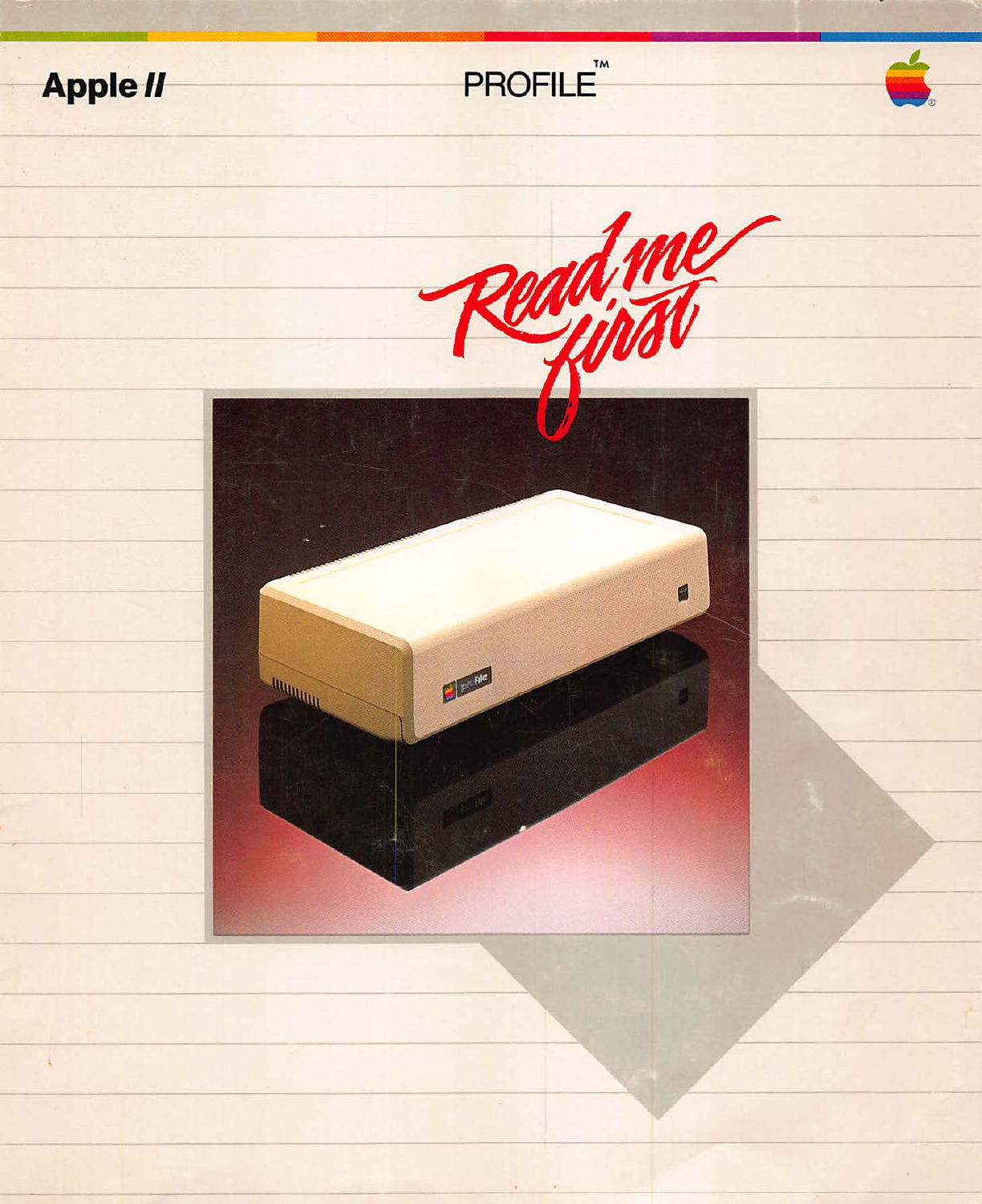| <b>Customer Satisfaction</b>                     | If you discover physical defects in the manuals distributed with an Apple product<br>or in the media on which a software product is distributed, Apple will replace the<br>documentation or media at no charge to you during the 90-day period after you<br>purchased the product.                                                                                                                                                                                                                                                                                                                                                                                                                                                                                                                                                                                                                                                                                                                                                                                                                                                                                                    |
|--------------------------------------------------|---------------------------------------------------------------------------------------------------------------------------------------------------------------------------------------------------------------------------------------------------------------------------------------------------------------------------------------------------------------------------------------------------------------------------------------------------------------------------------------------------------------------------------------------------------------------------------------------------------------------------------------------------------------------------------------------------------------------------------------------------------------------------------------------------------------------------------------------------------------------------------------------------------------------------------------------------------------------------------------------------------------------------------------------------------------------------------------------------------------------------------------------------------------------------------------|
|                                                  | In addition, if Apple releases a corrective update to a software product during the<br>90-day period after you purchased the software, Apple will replace the applicable<br>diskettes and documentation with the revised version at no charge to you during the<br>six months after the date of purchase.                                                                                                                                                                                                                                                                                                                                                                                                                                                                                                                                                                                                                                                                                                                                                                                                                                                                             |
|                                                  | In some countries the replacement period may be different; check with your authorized<br>Apple dealer. Return any item to be replaced with proof of purchase to Apple or an<br>authorized Apple dealer.                                                                                                                                                                                                                                                                                                                                                                                                                                                                                                                                                                                                                                                                                                                                                                                                                                                                                                                                                                               |
| <b>Limitation on Warranties</b><br>and Liability | Even though Apple has tested the software described in the manual and reviewed<br>its contents, neither Apple nor its software suppliers make any warranty or<br>representation, either express or implied, with respect to this manual or to the software<br>described in this manual, their quality, performance, merchantability, or fitness for any<br>particular purpose. As a result, this software and manual are sold "as is", and you<br>the purchaser are assuming the entire risk as to their quality and performance. In no<br>event will Apple or its software suppliers be liable for direct, indirect, incidental, or<br>consequential damages resulting from any defect in the software or manual, even if<br>they have been advised of the possibility of such damages. In particular, they shall<br>have no liability for any programs or data stored in or used with Apple products,<br>including the costs of recovering or reproducing these programs or data. Some states<br>do not allow the exclusion or limitation of implied warranties or liability for incidental or<br>consequential damages, so the above limitation or exclusion may not apply to you. |
| Copyright                                        | This manual and the software (computer programs) described in it are copyrighted by<br>Apple or by Apple's software suppliers, with all rights reserved. Under the copyright<br>laws, this manual or the programs may not be copied, in whole or part, without the<br>written consent of Apple, except in the normal use of the software or to make a backup<br>copy. This exception does not allow copies to be made for others, whether or not sold,<br>but all of the material purchased (with all backup copies) may be sold, given or loaned<br>to another person. Under the law, copying includes translating into another language.                                                                                                                                                                                                                                                                                                                                                                                                                                                                                                                                            |
|                                                  | You may use the software on any computer owned by you but extra copies cannot be<br>made for this purpose. For some products, a multi-use license may be purchased to<br>allow the software to be used on more than one computer owned by the purchaser,<br>including a shared-disk system. (Contact your authorized Apple dealer for information<br>on multi-use licenses.)                                                                                                                                                                                                                                                                                                                                                                                                                                                                                                                                                                                                                                                                                                                                                                                                          |
| <b>Product Revisions</b>                         | Apple cannot guarantee that you will receive notice of a revision to the software<br>described in the manual, even if you have returned a registration card received with<br>the product. You should periodically check with your authorized Apple Dealer.                                                                                                                                                                                                                                                                                                                                                                                                                                                                                                                                                                                                                                                                                                                                                                                                                                                                                                                            |
|                                                  | © Apple Computer, Inc. 1983<br>20525 Mariani Avenue<br>Cupertino, California 95014                                                                                                                                                                                                                                                                                                                                                                                                                                                                                                                                                                                                                                                                                                                                                                                                                                                                                                                                                                                                                                                                                                    |
|                                                  | Apple, the Apple logo, ProFile, and ProDOS are trademarks of Apple Computer, Inc.                                                                                                                                                                                                                                                                                                                                                                                                                                                                                                                                                                                                                                                                                                                                                                                                                                                                                                                                                                                                                                                                                                     |
|                                                  | Simultaneously published in the U.S.A. and Canada. All rights reserved.                                                                                                                                                                                                                                                                                                                                                                                                                                                                                                                                                                                                                                                                                                                                                                                                                                                                                                                                                                                                                                                                                                               |
| Warning                                          | This equipment has been certified to comply with the limits for a Class B computing<br>device, pursuant to Subpart J of Part 15 of FCC Rules. Only peripherals (computer<br>input/output devices, terminals, printers, etc.) certified to comply with the Class B<br>limits may be attached to this computer. Operation with non-certified peripherals is<br>likely to result in interference to radio and TV reception.                                                                                                                                                                                                                                                                                                                                                                                                                                                                                                                                                                                                                                                                                                                                                              |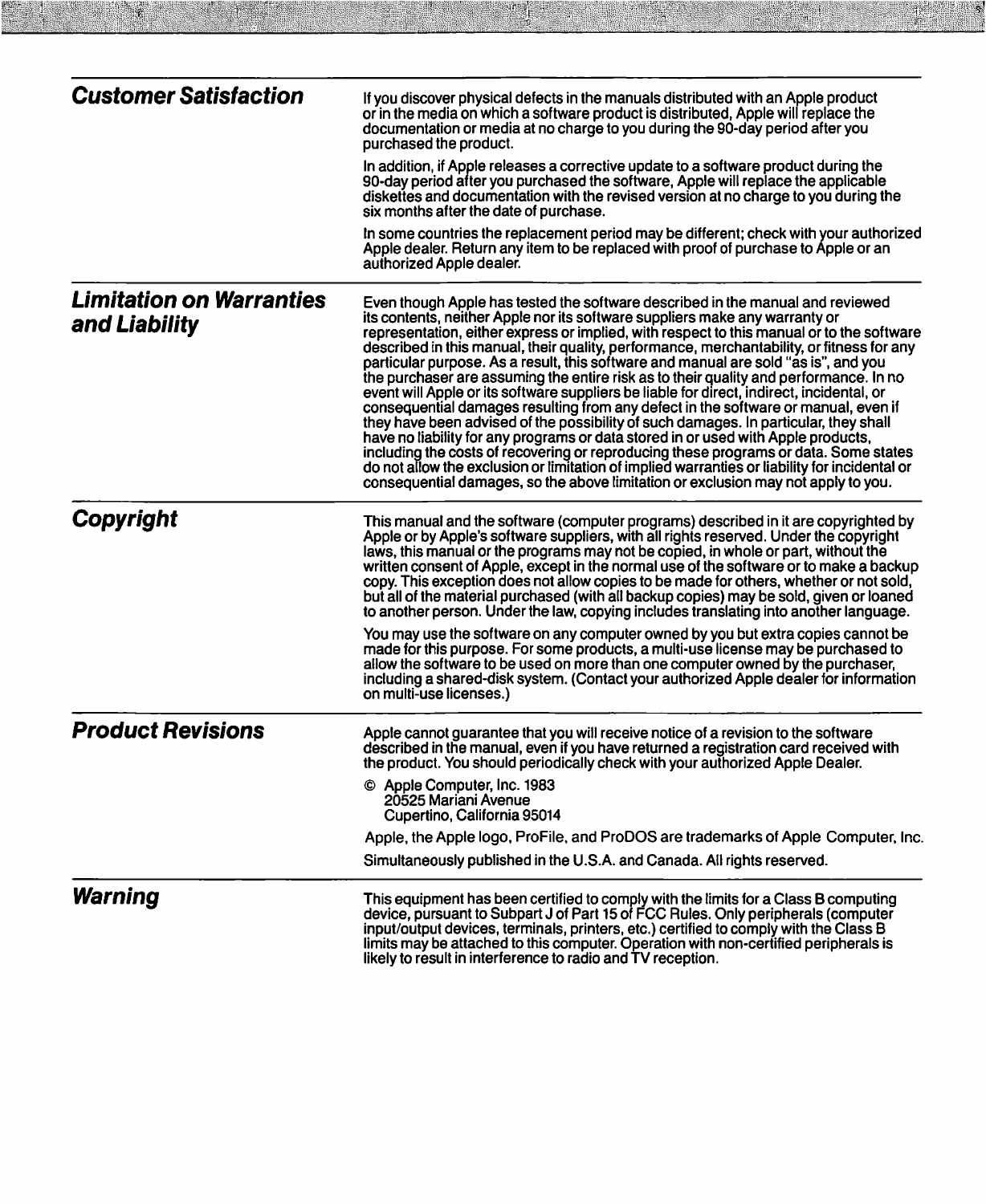# **Apple II ProFile Read Me First**

# $'$ Introduction

An Apple II with a ProFile <sup>IM</sup> hard-disk drive is a sophisticated computing system. You can store dozens of programs and their data on the ProFile. You'll find that running these programs with the ProFile will be faster and simpler than using flexible disks.

As with any advanced system, it takes time and some study to learn all the ins and outs. In addition to the ProFile itself and the hardware it takes to attach it to the Apple II, you also received several utility programs that you'll be using to store programs and their data on the ProFile.

# **How to Use Read Me First**

This manual introduces you to each of the items you received with your ProFile, and explains how, when, and why you'll use it.

Follow the steps outlined in the section of this pamphlet titled "Setting Up Your ProFile System." You'll find information here on which manual to consult next, or where you find a specific procedure.

#### **For the Experienced Apple II Owner**

If you're an experienced Apple II user, familiar with using a flexibledisk drive, you're already well on your way to understanding how the ProFile works with your computer. The ProFile operates using the Professional Disk Operating System<sup>TM</sup> (ProDOS). If you're using ProDOS with a flexible-disk drive, you've already learned most of the concepts you need to use the ProFile with ProDOS. If you've been using DOS, the original disk operating system for the Apple II, you'll find learning ProDOS quite simple.



)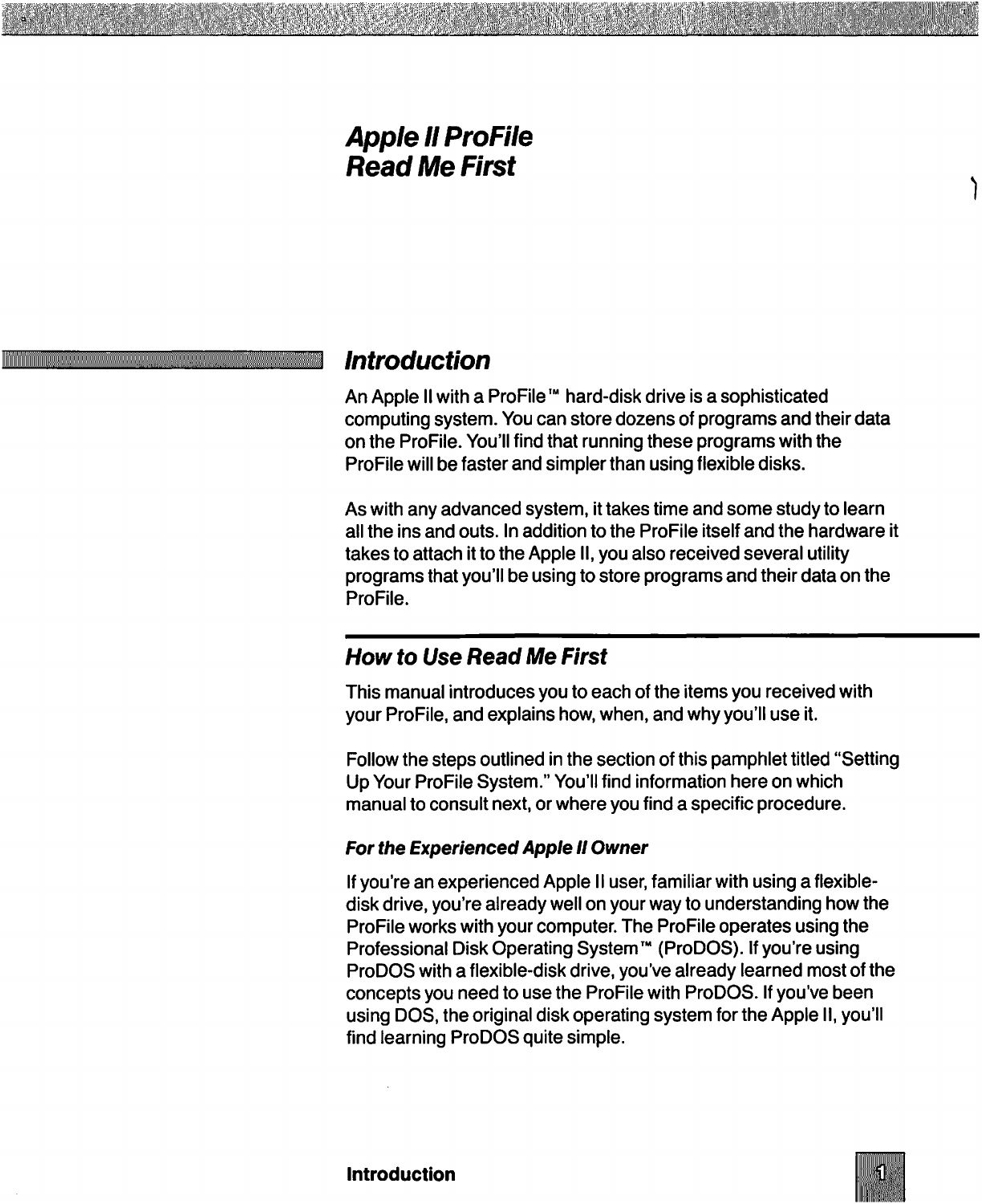The steps below give you an overview of the ProFile system and how to use it with applications.

#### For the New Apple II Owner

If you've just purchased an entire computer system-an Apple IIe, a monitor, a disk drive, and a ProFile hard-disk drive-you have some exciting learning to do.

Begin by going through the Apple 1/e Owner's Manual, including the ProDOS Supplement which explains some of the uses of ProDOS. This will introduce you to the basic concepts. When you're comfortable with your Apple lie, expand your system by installing the ProFile and learning to use it, as outlined in the steps below. comfortable with your<br>ProFile and learning to<br>**Inventory Time** 

You received two boxes when you purchased your ProFile system: the box that contains the ProFile itself and its power cord, and the Apple II ProFile Accessory Kit. In addition, you need the ProDOS User's Disk and the ProDOS User's Manual. These come with all Apple II flexible-disk drives, or can be purchased separately from your Apple dealer.

The Apple II ProFile Accessory Kit contains

- The ProFile interface card, with attached internal cable,
- The interface cable which connects the ProFile to the Apple II,
- Installation hardware,
- The Apple II ProFile Owner's Manual,
- Backup II (one disk and the Backup II User's Manual),
- Pascal ProFile Manager (two disks and the Pascal ProFile Manager Manual).

As you read through this manual you'll find out how all of these pieces fit together.

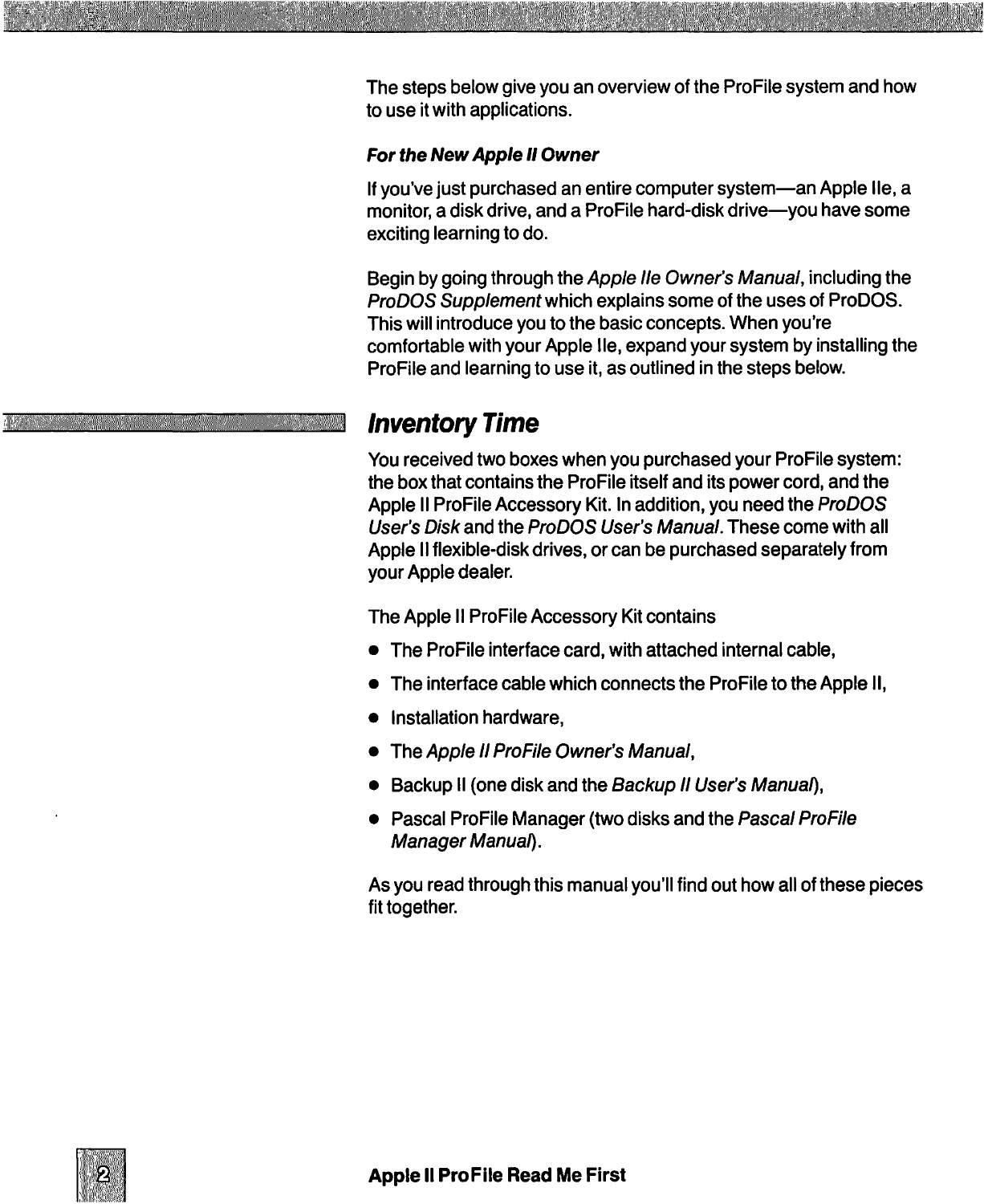

群務

#### Inventory Time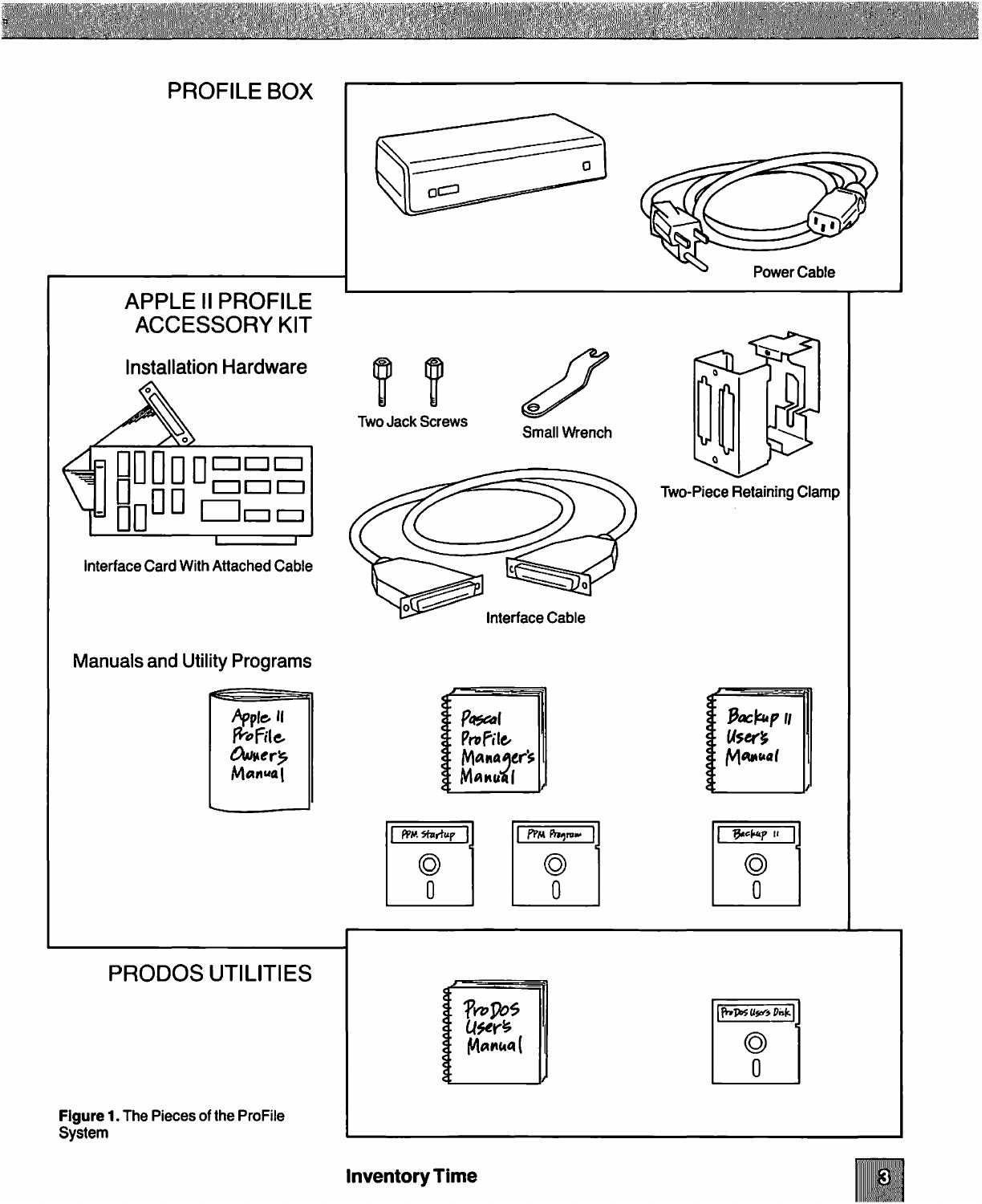# **Setting Up Your ProFile System**

Putting together your ProFile system means more than just plugging the interface card into a slot. There are four steps involved in this process. The following sections give you an overview of each step and tell you where to go for the detailed information you need to perform each task.

## **Step 1: Attaching and Formatting the ProFile**

The first step in setting up your ProFile system is to attach the ProFile to your Apple II and format it for use by ProDOS. You'll find instructions for these procedures in the Apple II ProFile Owner's Manual.

In addition to directions for installing and formatting the ProFile, you'll find lots of interesting information in the ProFile Owner's Manual. This includes background on how your hard-disk works and an introduction to the different operating environments you can use with the ProFile.

### **Step 2: Determining Which Programs You Can Use With the Profile**

After you've attached the ProFile to the Apple II, you're ready to learn how to use the ProFile with application programs.

Every application program that can be used with a ProFile is based on one of two operating systems-ProDOS or Pascal. Applications based on DOS, the operating system that preceded ProDOS, cannot be used with the ProFile.

You don't need to understand much about what an operating system is or what it does to use the ProFile. But you will need to know which operating system your application uses before you can put the program or its data on the ProFile.

All ProDOS-based applications can be used with the ProFile. ProDOS applications are clearly labeled, usually on the outside of the package.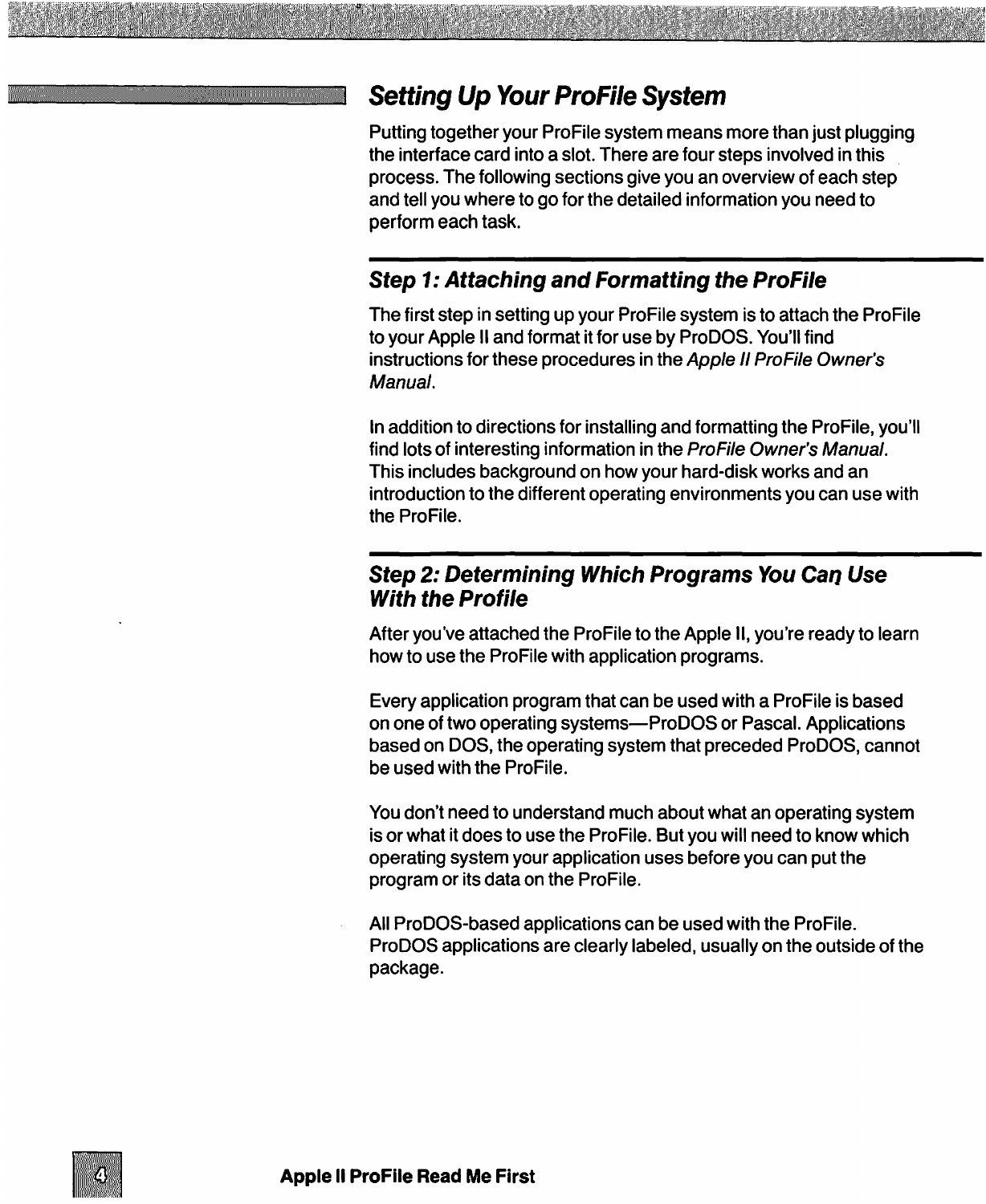Some Pascal applications can be used with the ProFile. Every application in this category is clearly labeled. Some of these applications require the use of the Pascal ProFile Manager (PPM), a utility program that comes with your ProFile. If the application requires PPM, the application manual gives specific information on how to use PPM.

If you don't have any Pascal-based applications you won't need the Pascal ProFile Manager. Put the disks and manual in a safe place, just in case you ever purchase a program that requires PPM.

## Step 3: Learning About Utility Programs

After you've determined which of your applications can be used with the ProFile, you'll need to learn to use the operating system tools that enable you to put information on the ProFile.

You use the ProDOS utilities programs on the ProDOS User's Disk to transfer ProDOS-based programs and data to the ProFile. If you're not familiar with ProDOS, the ProDOS User's Manual will give you an overview of these utilities.

If you will be using several ProDOS applications, you'll find it convenient to install the Pro DOS utilities on the ProFile. Use the instructions found in the ProFile Owner's Manual.

If you will be using applications that require the Pascal ProFile Manager, read the PPM Manual for information on using that program for storing programs and data on the ProFile.

# Step 4: Learning About Back Up

The last step in mastering your ProFile system is to learn backup procedures. Backing up simply means making copies of the information stored on your ProFile for safekeeping.

A major disaster in the life of any computer owner is the loss of a disk containing precious information. It's important to always keep extra copies of the disks you cherish-just in case.

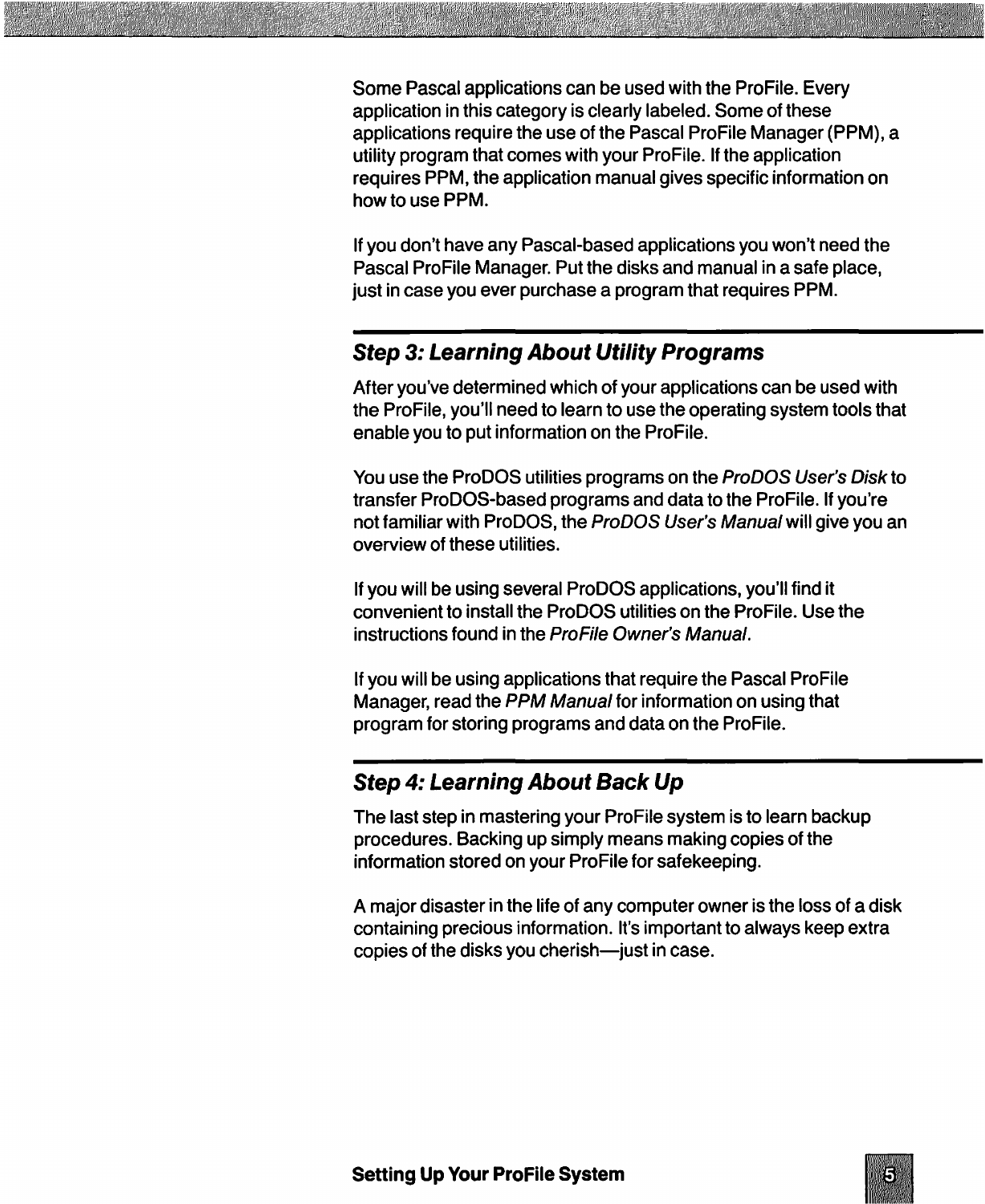If you've been using flexible disks you're used to the process of making copies for safekeeping. When you begin to use a hard disk you'll discover that backing up is a slightly different process.

ProDOS files can be backed up using Backup II, a utility program that comes packaged with the Apple II ProFile Accessory Kit. Backup for Pascal files is provided by the Pascal ProFile Manager.

The two types of backup are quite similar. If you'll be using both, read the Backup II User's Manual first. It contains background information on backup concepts that you'll find useful.

Follow the guidelines in the Backup II User's Manual and the Pascal ProFile Manager Manual to establish the backup procedure that suits your needs.

# **Wrapup**

Remember, an Apple II with a ProFile is a sophisticated system. Even if you're a computer veteran, you should take your time while learning the new file and backup procedures.

Follow the steps outlined above, and read the manuals that came with your system. You'll soon find that you've created a fast and efficient computer system.